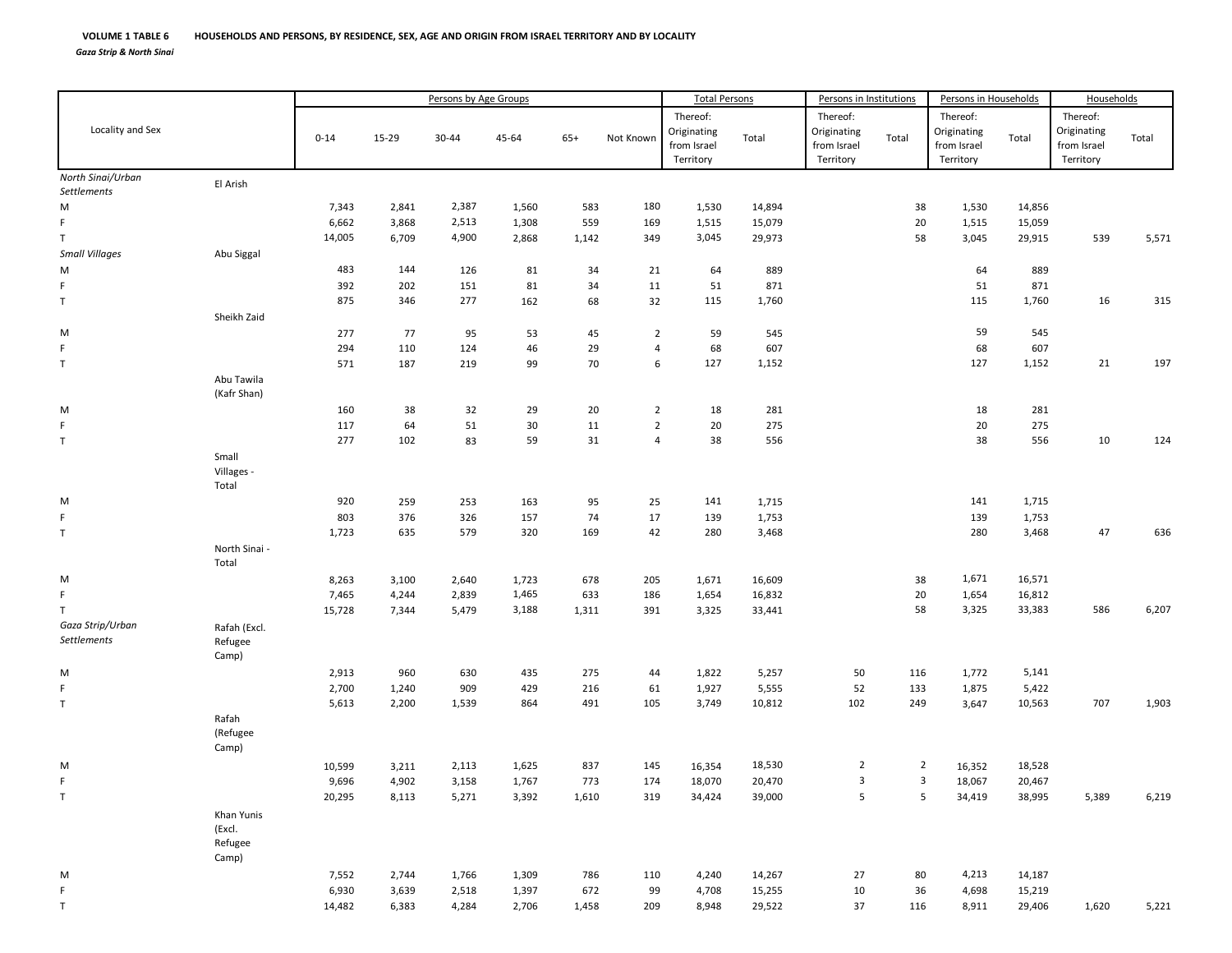|                | Khan Yunis                         |                |              |            |            |            |          |                |                |     |       |                |                |        |                          |
|----------------|------------------------------------|----------------|--------------|------------|------------|------------|----------|----------------|----------------|-----|-------|----------------|----------------|--------|--------------------------|
|                | (Refugee                           |                |              |            |            |            |          |                |                |     |       |                |                |        |                          |
|                | Camp)                              |                |              |            |            |            |          |                |                |     |       |                |                |        |                          |
| M              |                                    | 6,243          | 1,647        | 1,269      | 1,003      | 609        | 100      | 9,222          | 10,871         | 26  | 37    | 9,196          | 10,834         |        |                          |
| F.             |                                    | 5,833          | 2,881        | 2,038      | 1,186      | 577        | 89       | 10,651         | 12,604         | 36  | 55    | 10,615         | 12,549         |        |                          |
| T              |                                    | 12,076         | 4,528        | 3,307      | 2,189      | 1,186      | 189      | 19,873         | 23,475         | 62  | 92    | 19,811         | 23,383         | 3,400  | 4,144                    |
|                | Deir el Balah                      |                |              |            |            |            |          |                |                |     |       |                |                |        |                          |
|                | (Excl.                             |                |              |            |            |            |          |                |                |     |       |                |                |        |                          |
|                | Refugee                            |                |              |            |            |            |          |                |                |     |       |                |                |        |                          |
|                | Camp)                              |                |              |            |            |            |          |                |                |     |       |                |                |        |                          |
| M              |                                    | 2,635          | 988          | 653        | 503        | 298        | 57       | 2,506          | 5,134          |     |       | 2,506          | 5,134          |        | $\overline{\phantom{a}}$ |
| F.             |                                    | 2,523          | 1,428        | 971        | 491        | 260        | 47       | 2,829          | 5,720          |     |       | 2,829          | 5,720          |        |                          |
| $\mathsf T$    |                                    | 5,158          | 2,416        | 1,624      | 994        | 558        | 104      | 5,335          | 10,854         |     |       | 5,335          | 10,854         | 1,001  | 1,962                    |
|                | Deir el Balah<br>(Refugee<br>Camp) |                |              |            |            |            |          |                |                |     |       |                |                |        |                          |
|                |                                    |                |              |            |            |            |          |                |                |     |       |                |                |        |                          |
| M              |                                    | 1,791          | 677          | 381        | 338        | 179        | 46       | 2,677          | 3,412          |     |       | 2,677          | 3,412          |        |                          |
| F.             |                                    | 1,793          | 884          | 600        | 340        | 190        | 45       | 3,091          | 3,852          |     |       | 3,091          | 3,852          |        |                          |
| T              |                                    | 3,584          | 1,561        | 981        | 678        | 369        | 91       | 5,768          | 7,264          |     |       | 5,768          | 7,264          | 927    | 1,203                    |
|                | Gaza (Excl.<br>Refugee<br>Camp)    |                |              |            |            |            |          |                |                |     |       |                |                |        |                          |
| M              |                                    | 22,397         | 9,359        | 5,555      | 3,864      | 2,170      | 293      | 13,078         | 43,638         | 158 | 435   | 12,920         | 43,203         |        |                          |
| F              |                                    | 20,082         | 10,899       | 7,022      | 4,089      | 1,813      | 250      | 13,503         | 44,155         | 114 | 237   | 13,389         | 43,918         |        |                          |
| $\mathsf{T}$   |                                    | 42,479         | 20,258       | 12,577     | 7,953      | 3,983      | 543      | 26,581         | 87,793         | 272 | 672   | 26,309         | 87,121         | 4,428  | 14,496                   |
|                | Gaza<br>(Refugee<br>Camp)          |                |              |            |            |            |          |                |                |     |       |                |                |        |                          |
| M              |                                    | 8,488          | 2,477        | 1,792      | 1,162      | 727        | 99       | 13,300         | 14,745         |     | 3     | 13,300         | 14,742         |        |                          |
| F.             |                                    | 7,591          | 3,608        | 2,337      | 1,369      | 741        | 88       | 14,041         | 15,734         |     |       | 14,041         | 15,734         |        |                          |
| T              |                                    | 16,079         | 6,085        | 4,129      | 2,531      | 1,468      | 187      | 27,341         | 30,479         |     | 3     | 27,341         | 30,476         | 4,445  | 5,086                    |
|                | Jabaliya<br>(Excl.<br>Refugee      |                |              |            |            |            |          |                |                |     |       |                |                |        |                          |
|                | Camp)                              |                |              |            |            |            |          |                |                |     |       |                |                |        |                          |
| M<br>F.        |                                    | 2,811<br>2,481 | 996<br>1,133 | 634<br>869 | 432<br>475 | 297<br>318 | 33<br>29 | 1,058<br>1,173 | 5,203<br>5,305 |     |       | 1,058<br>1,173 | 5,203<br>5,305 |        |                          |
| $\top$         |                                    | 5,292          | 2,129        | 1,503      | 907        | 615        | 62       | 2,231          | 10,508         |     |       | 2,231          | 10,508         | 393    | 1,924                    |
|                | Jabaliya<br>(Refugee<br>Camp)      |                |              |            |            |            |          |                |                |     |       |                |                |        |                          |
| M              |                                    | 8,916          | 2,887        | 1,911      | 1,305      | 809        | 111      | 13,575         | 15,939         | 107 | 147   | 13,468         | 15,792         |        |                          |
|                |                                    | 8,156          | 3,770        | 2,811      | 1,507      | 805        | $108\,$  | 14,636         | 17,157         | 113 | 143   | 14,523         | 17,014         |        |                          |
| $\mathsf T$    |                                    | 17,072         | 6,657        | 4,722      | 2,812      | 1,614      | 219      | 28,211         | 33,096         | 220 | 290   | 27,991         | 32,806         | 4,591  | 5,511                    |
|                | Urban<br>Settlements -<br>Total    |                |              |            |            |            |          |                |                |     |       |                |                |        |                          |
| M              |                                    | 74,345         | 25,946       | 16,704     | 11,976     | 6,987      | 1,038    | 77,832         | 136,996        | 370 | 820   | 77,462         | 136,176        |        |                          |
| F              |                                    | 67,785         | 34,384       | 23,233     | 13,050     | 6,365      | 990      | 84,629         | 145,807        | 328 | 607   | 84,301         | 145,200        |        |                          |
| T              |                                    | 142,130        | 60,330       | 39,937     | 25,026     | 13,352     | 2,028    | 162,461        | 282,803        | 698 | 1,427 | 161,763        | 281,376        | 26,901 | 47,669                   |
| Large Villages | Bani Suheila                       |                |              |            |            |            |          |                |                |     |       |                |                |        |                          |
| М              |                                    | 2,007          | 606          | 409        | 303        | 235        | 35       | 1,254          | 3,595          |     |       | 1,254          | 3,595          |        |                          |
| F.             |                                    | 1,962          | 867          | 602        | 322        | 188        | 25       | 1,395          | 3,966          |     |       | 1,395          | 3,966          |        |                          |
| T              |                                    | 3,969          | 1,473        | 1,011      | 625        | 423        | 60       | 2,649          | 7,561          |     |       | 2,649          | 7,561          | 429    | 1,329                    |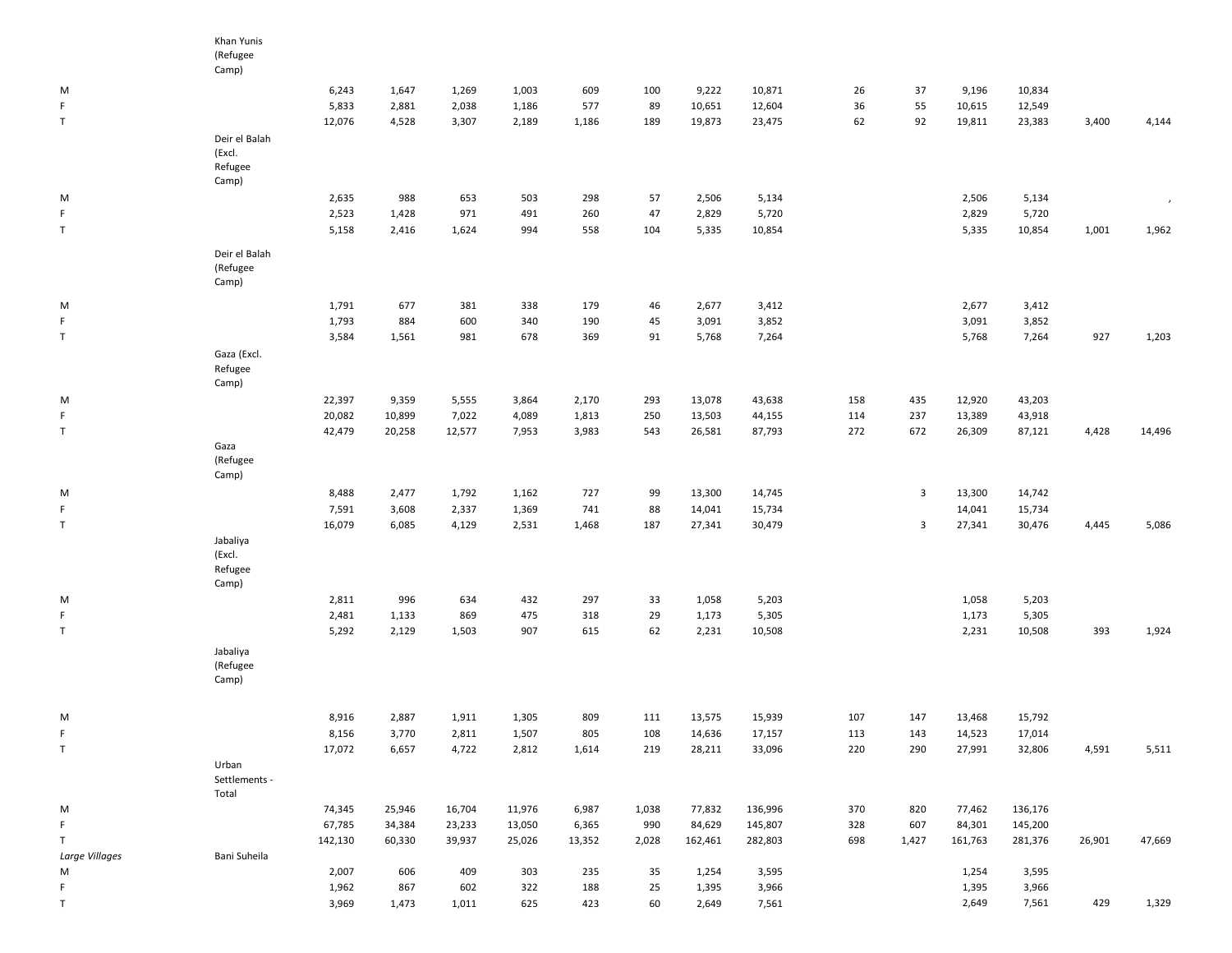| <b>Small Villages</b> | Kh. El-Ades |       |     |     |        |        |                         |       |       |       |           |     |     |
|-----------------------|-------------|-------|-----|-----|--------|--------|-------------------------|-------|-------|-------|-----------|-----|-----|
| М                     |             | 497   | 184 | 110 | 90     | 63     | 15                      | 205   | 959   | 205   | 959       |     |     |
| F                     |             | 439   | 247 | 160 | 82     | $30\,$ | ${\mathbf 5}$           | 220   | 963   | 220   | 963       |     |     |
| T                     |             | 936   | 431 | 270 | 172    | 93     | 20                      | 425   | 1,922 | 425   | 1,922     | 76  | 314 |
|                       | Bayuki      |       |     |     |        |        |                         |       |       |       |           |     |     |
| M                     |             | 316   | 139 | 95  | 67     | 48     | 11                      | 573   | 676   | 573   | 676       |     |     |
| F.                    |             | 295   | 172 | 119 | 68     | 32     | 6                       | 571   | 692   | 571   | 692       |     |     |
| T                     |             | 611   | 311 | 214 | 135    | 80     | 17                      | 1,144 | 1,368 | 1,144 | 1,368     | 215 | 279 |
|                       | Ibsan el    |       |     |     |        |        |                         |       |       |       |           |     |     |
|                       | Kabir       |       |     |     |        |        |                         |       |       |       |           |     |     |
| M                     |             | 953   | 339 | 234 | 148    | 116    | 21                      | 418   | 1,811 | 418   | 1,811     |     |     |
| F.                    |             | 861   | 459 | 329 | 173    | 87     | 10                      | 439   | 1,919 | 439   | 1,919     |     |     |
| T                     |             | 1,814 | 798 | 563 | 321    | 203    | 31                      | 857   | 3,730 | 857   | 3,730     | 141 | 625 |
|                       |             |       |     |     |        |        |                         |       |       |       |           |     |     |
|                       | Kh. Ikhza'a |       |     |     |        |        |                         |       |       |       |           |     |     |
| M                     |             | 405   | 125 | 92  | 56     | 58     | $\overline{2}$          | 266   | 738   | 266   | 738       |     |     |
| $\mathsf F$           |             | 357   | 179 | 134 | 74     | 49     | 3                       | 249   | 796   | 249   | 796       |     |     |
| $\top$                |             | 762   | 304 | 226 | 130    | 107    | $5\phantom{.0}$         | 515   | 1,534 | 515   | 1,534     | 70  | 251 |
|                       | Abasan a-   |       |     |     |        |        |                         |       |       |       |           |     |     |
|                       | Saghira     |       |     |     |        |        |                         |       |       |       |           |     |     |
| М                     |             | 392   | 112 | 84  | 58     | 54     | 6                       | 156   | 706   | 156   | 706       |     |     |
| F                     |             | 348   | 182 | 120 | 74     | 48     | 3                       | 167   | 775   | 167   | 775       |     |     |
| $\top$                |             | 740   | 294 | 204 | 132    | 102    | 9                       | 323   | 1,481 | 323   | 1,481     | 61  | 272 |
|                       | Nuseirat    |       |     |     |        |        |                         |       |       |       |           |     |     |
|                       | (Excl.      |       |     |     |        |        |                         |       |       |       |           |     |     |
|                       | Refugee     |       |     |     |        |        |                         |       |       |       |           |     |     |
|                       | Camp)       |       |     |     |        |        |                         |       |       |       |           |     |     |
| М                     |             | 896   | 349 | 217 | 160    | 92     | 15                      | 904   | 1,729 | 904   | 1,729     |     |     |
| F                     |             | 836   | 463 | 316 | 151    | 79     | 9                       | 1,020 | 1,854 | 1,020 | 1,854     |     |     |
| $\top$                |             | 1,732 | 812 | 533 | 311    | 171    | 24                      | 1,924 | 3,583 | 1,924 | 3,583     | 367 | 653 |
|                       | Beit Hanun  |       |     |     |        |        |                         |       |       |       |           |     |     |
| M                     |             | 1,341 | 401 | 295 | 167    | 113    | 20                      | 353   | 2,337 | 353   | 2,337     |     |     |
| F                     |             | 1,202 | 555 | 382 | 182    | 81     | 17                      | 364   | 2,419 | 364   | 2,419     |     |     |
| $\top$                |             | 2,543 | 956 | 677 | 349    | 194    | 37                      | 717   | 4,756 | 717   | 4,756     | 169 | 801 |
|                       | Beit Lahiya |       |     |     |        |        |                         |       |       |       |           |     |     |
| M                     |             | 967   | 305 | 241 | 123    | 114    | 14                      | 126   | 1,764 | 126   | 1,764     |     |     |
| F.                    |             | 851   | 384 | 289 | 146    | 95     | 12                      | 134   | 1,777 | 134   | 1,777     |     |     |
| $\top$                |             | 1,818 | 689 | 530 | 269    | 209    | 26                      | 260   | 3,541 | 260   | 3,541     | 42  | 610 |
|                       |             |       |     |     |        |        |                         |       |       |       |           |     |     |
|                       | Atatrah     |       |     |     |        |        |                         |       |       |       |           |     |     |
| M                     |             | 282   | 101 | 59  | 35     | 30     | $\overline{\mathbf{3}}$ | 64    | 510   |       | 64<br>510 |     |     |
| F.                    |             | 205   | 112 | 76  | 30     | 15     | $\mathbf{1}$            | 47    | 439   |       | 47<br>439 |     |     |
| $\top$                |             | 487   | 213 | 135 | 65     | 45     | $\overline{4}$          | 111   | 949   | 111   | 949       | 24  | 188 |
|                       | Saifa       |       |     |     |        |        |                         |       |       |       |           |     |     |
| M                     |             | 171   | 63  | 42  | 25     | 21     | $\mathbf{1}$            | 65    | 323   |       | 65<br>323 |     |     |
| F.                    |             | 149   | 67  | 49  | 28     | 8      | $\overline{3}$          | 65    | 304   |       | 65<br>304 |     |     |
| $\top$                |             | 320   | 130 | 91  | 53     | 29     | $\overline{4}$          | 130   | 627   | 130   | 627       | 30  | 135 |
|                       | Sheikh      |       |     |     |        |        |                         |       |       |       |           |     |     |
|                       | A'gelun,    |       |     |     |        |        |                         |       |       |       |           |     |     |
|                       | Sheikh      |       |     |     |        |        |                         |       |       |       |           |     |     |
|                       | Ahmad       |       |     |     |        |        |                         |       |       |       |           |     |     |
| M                     |             | 79    | 36  | 20  | 11     | 10     | $\mathbf{1}$            | 32    | 157   |       | 32<br>157 |     |     |
| F.                    |             | 76    | 38  | 25  | $11\,$ | 8      | $\mathbf{1}$            | 29    | 159   |       | 29<br>159 |     |     |
| T                     |             | 155   | 74  | 45  | 22     | 18     | $\overline{2}$          | 61    | 316   |       | 61<br>316 | 10  | 49  |
|                       |             |       |     |     |        |        |                         |       |       |       |           |     |     |